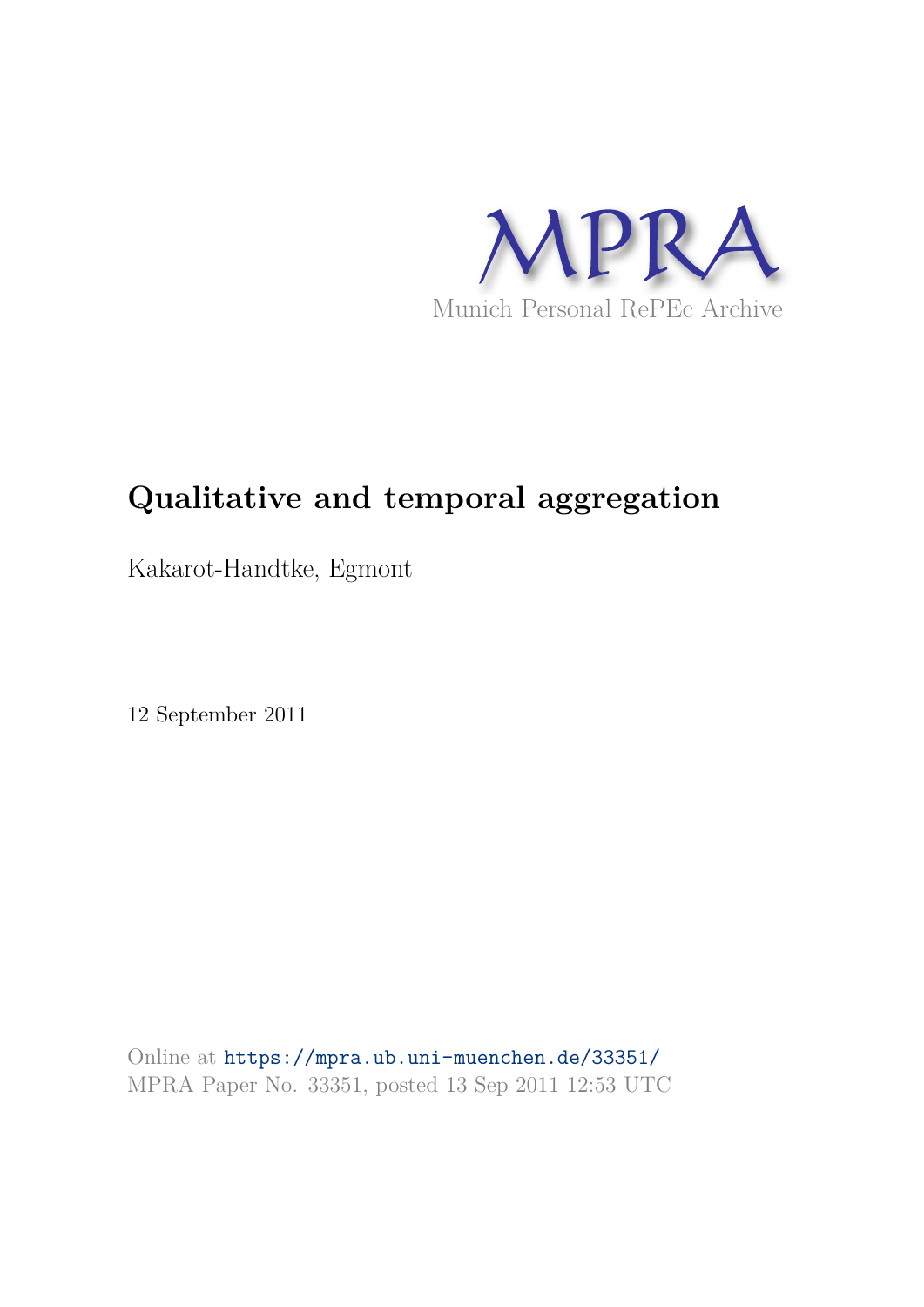# Qualitative and Temporal Aggregation

Egmont Kakarot-Handtke\*

#### Abstract

Behavioral assumptions, rational or otherwise, are not solid enough to be eligible as first principles of theoretical economics. Hence all endeavors to lay the formal foundation on a new site and at a deeper level actually need no further vindication. The present paper suggests three non-behavioral axioms as groundwork and applies them to the analysis of qualitative and temporal aggregation in the pure consumption economy. It turns out that the structural axiom set is self-similar with regard to the differentiation of the householdand business sector as well as to the sequencing of time.

JEL D50, E10

Keywords New framework of concepts, Structure-centric, Axiom set, General equilibrium, Supersymmetry

<sup>\*</sup>Affiliation: University of Stuttgart, Institute of Economics and Law, Keplerstrasse 17, D-70174 Stuttgart. Correspondence address: AXEC, Egmont Kakarot-Handtke, Hohenzollernstraße 11, D-80801 München, Germany, e-mail: handtke@axec.de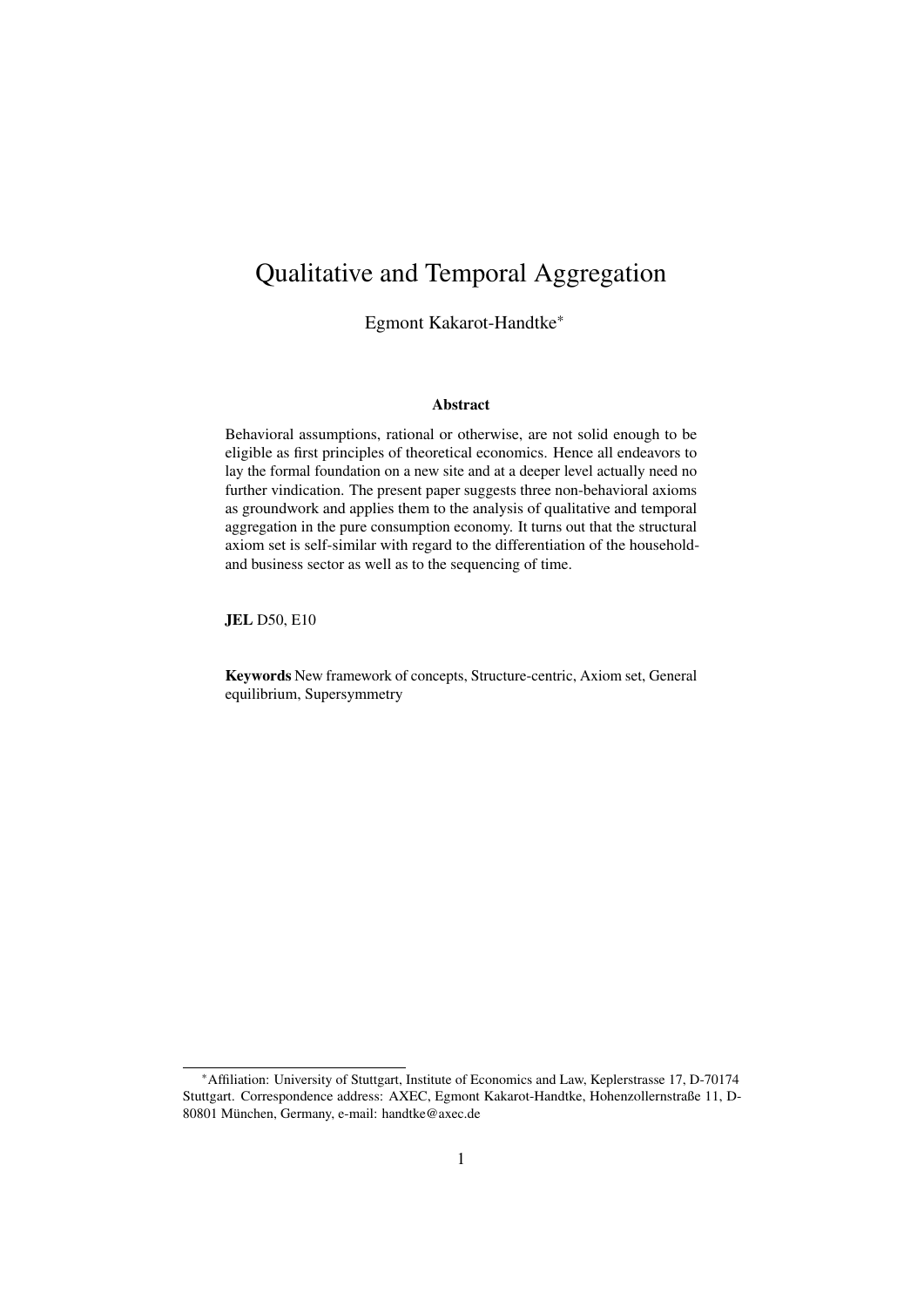Each theory starts from a small set of foundational 'hypotheses or axioms or postulates or assumptions or even principles' (Schumpeter, 1994, p. 15). General equilibrium theory rests on a set of *behavioral* axioms (Arrow and Hahn, 1991, p. v). The standard set of behavioral axioms is in the present paper at first replaced by *structural* axioms. These are subsequently applied to the question of how qualitative and temporal aggregation can be consistently achieved for the pure consumption economy.

By choosing objective structural relationships as axioms behavioral hypotheses are not ruled out. On the contrary, the structural axiom set is open to *any* behavioral assumption and not restricted to the standard optimization calculus.

The case for structural axiomatization has been made at length elsewhere (2011a, 2011c, 2011d). With the basic understanding that an alternative formal foundation is reasonable as well as desirable the minimalistic structural frame that constitutes the pure consumption economy is set up in section 1. In section 2 the exemplary mapping of a differentiated microeconomic state onto the structural axiom set is carried out geometrically. The difference between the notion of a behavioral equilibrium and the notion of structural supersymmetry is discussed in section 3 and some good reasons are provided as to why the latter is preferable. In section 4 the exemplary mapping of a differentiated period sequence onto the structural axiom set is carried out geometrically. Section 5 concludes.

#### 1 Axioms and definitions

The first three structural axioms relate to income, production, and expenditures in a period of arbitrary length. For the beginning the period length is assumed to be the calendar year. Simplicity demands that we have at first one world economy, one firm, and one product.

Total income of the household sector *Y* is the sum of wage income, i.e. the product of wage rate *W* and working hours *L*, and distributed profit, i.e. the product of dividend *D* and the number of shares *N*.

$$
Y = WL + DN \quad |t \tag{1}
$$

Output of the business sector  $O$  is the product of productivity  $R$  and working hours.

$$
O = RL \quad |t \tag{2}
$$

Consumption expenditures *C* of the household sector is the product of price *P* and quantity bought *X*.

$$
C = PX \quad \text{(1)}
$$

The axioms represent the pure consumption economy, that is, no investment expenditures, no foreign trade, and no taxes or any other government activity.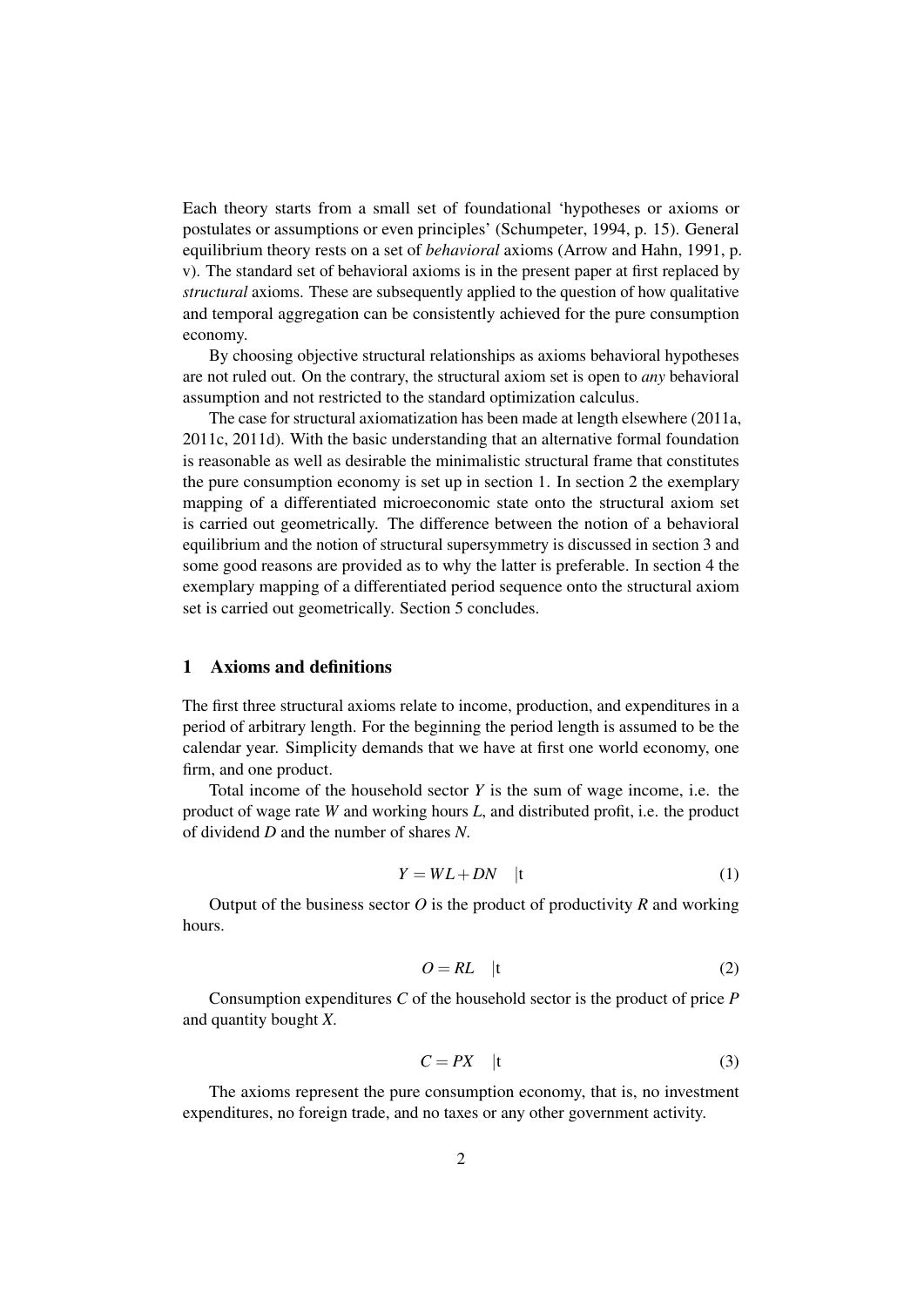The sales ratio is added for formal convenience as:

$$
\rho_X \equiv \frac{X}{O} \quad |t \tag{4}
$$

The expenditure ratio is defined as:

$$
\rho_E \equiv \frac{C}{Y} \quad |t \tag{5}
$$

As a point of departure one quite naturally takes the simplest case, i.e. market clearing  $\rho X = 1$  and budget balancing  $\rho E = 1$ . It is of utmost importance, though, not to become fixated on this configuration and thereby confine the analysis to a case of practical impossibility. This fixation has rightly been criticized:

But there is something scandalous in the spectacle of so many people refining the analysis of economic states which they give no reason to suppose will ever, or have ever, come about. (Hahn, 1984, p. 88)

# 2 Qualitative aggregation

The axiom set refers to one single firm. Since the economy is composed of an indefinite number of firms differentiation is one of the first tasks. It is carried out geometrically in Figure 1a (for formal details see 2011d, pp. 20-21).

The diagram looks like the familiar Cartesian coordinates. It is, though, composed of the first quadrants of four distinct coordinate systems because there is no use for negative values. Thus, the four axes represent the positive values of the variables employment *L*, total income *Y*, consumption expenditures *C*, output *O*, and quantity bought *X* respectively. Accordingly the quadrants are not numbered clockwise from I to IV as usual but corresponding to the axioms they accommodate counterclockwise from 1 to 3. The bisecting line in the northwestern quadrant facilitates the comparison of the magnitudes of income and consumption expenditures.

The business sector is, in the 1st quadrant, split up into three firms with equal shares of the total working hours *L*. The number of firms and the distribution of the working hours  $L_1$ ,  $L_2$ ,  $L_3$  between them is arbitrary. The different individual wage rates *within* each firm are given by the tangents to the income curve and they are here ordered from the lowest to the highest. The wage incomes *YW1*, *YW2*, *YW3* include the remuneration of all managers and executives of the respective firm. For the sake of simplicity the wage structure is assumed to be identical in all three firms. The individual incomes of the employees are cumulated and sum up to total period income *Y*. Distributed profits are set to zero for the time being.

The productivities that are given by the slopes of each line segment in the 2nd quadrant are different for each firm. Labor inputs and productivities yield the period outputs  $O_1$ ,  $O_2$ ,  $O_3$  as shown on the horizontal axis. The outputs are qualitatively different. The magnitude of the different productivities and outputs depends on the unit of measurement, e.g. ounce, liter, piece, square meter, carat, and so on.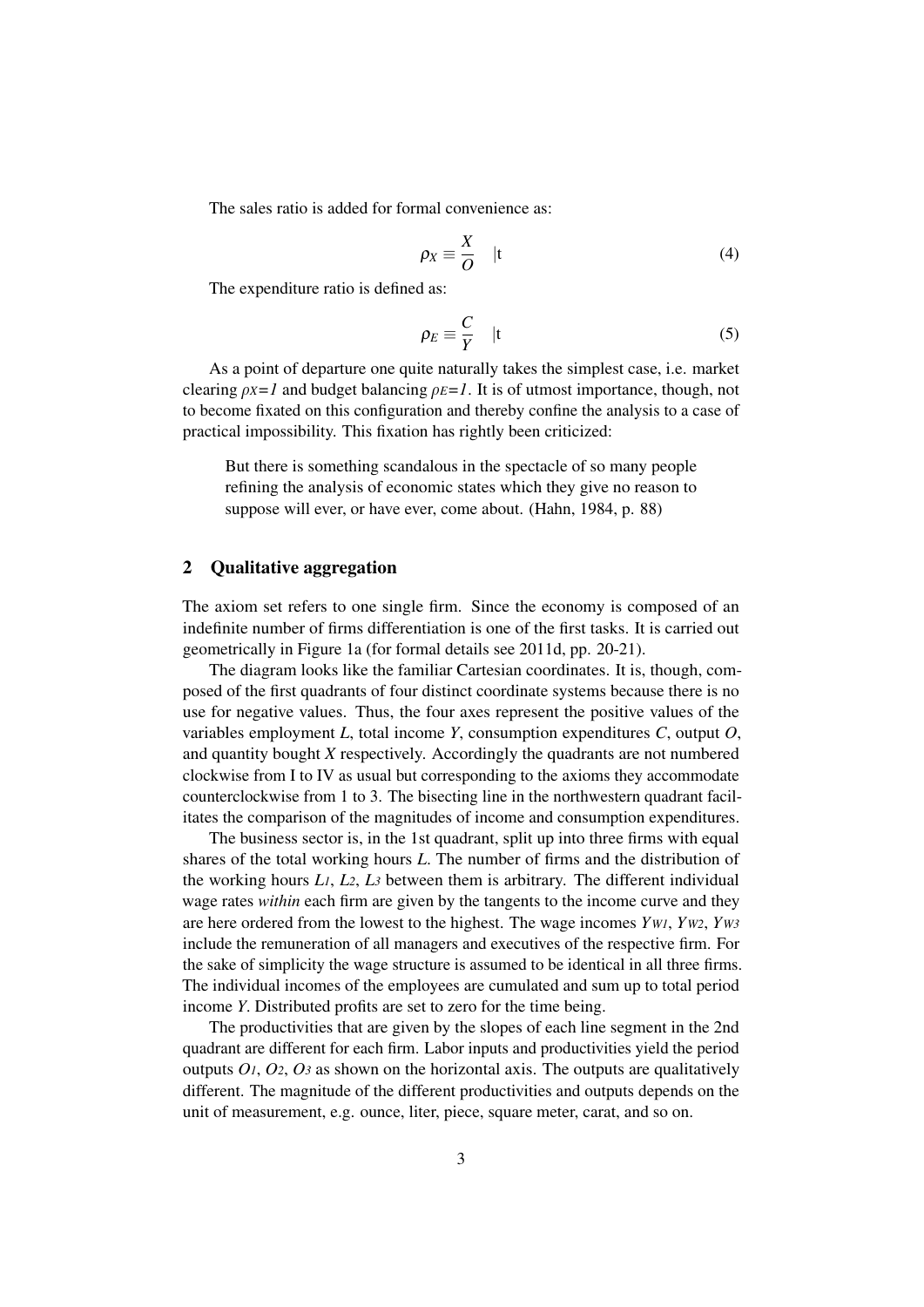

(a) Three firms produce and sell three diverse consumption goods under the condition of overall market clearing and budget balancing



(b) The identical mapping of the coordinates [A], [B], [C], [D], and the origin from Figure 1a to 1b amounts to the aggregation of the detailed structure of the business- and the household sector and yields the graphical representation of the axiom set

Figure 1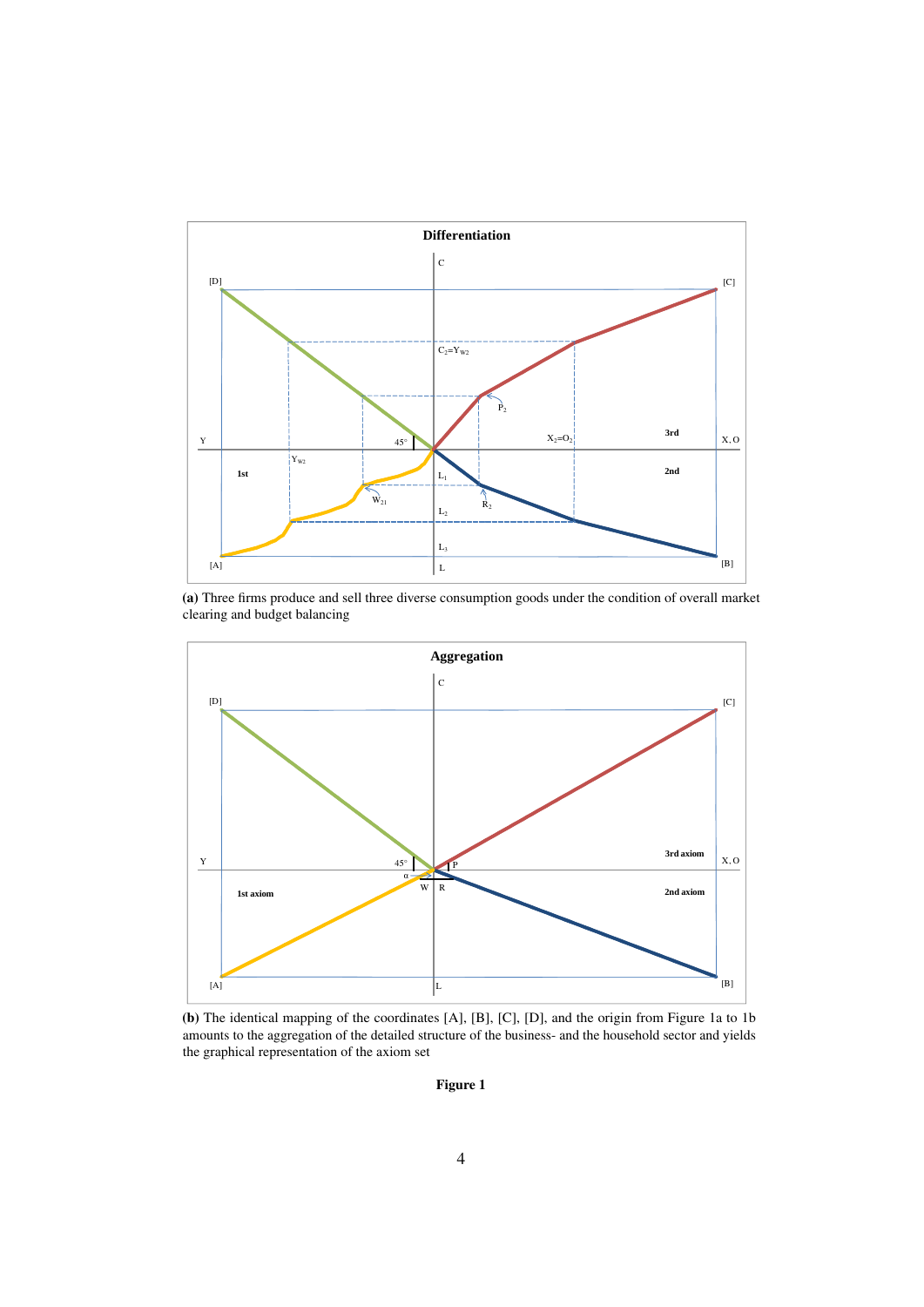The 3rd quadrant depicts the price–quantity configurations for each product and the cumulated shares of total consumption expenditures. The prices are represented by the slopes of the respective line segments. The quantities bought from each firm are equal to the quantities produced.

The juxtaposition in the quadrant with the  $45^\circ$  line shows that consumption expenditures are here exactly equal to labor cost for each firm. By consequence there is neither profit nor loss.

The business sector's financial profit  $Q_f$  in period *t* is defined with (6) as the difference between the sales revenues – for the economy as a whole identical with consumption expenditures *C* – and costs – here identical with wage income *YW*:

$$
Q_{fi} \equiv C - Y_W \equiv PX - WL \iff Y_W \equiv WL \quad |t \tag{6}
$$

This gives for firm<sub>1</sub> and analogous for the other firms:

$$
Q_{fil} \equiv C_1 - Y_{W1} \equiv P_1 X_1 - W_1 L_1 \quad \Leftarrow \quad Y_{W1} \equiv W_1 L_1 \quad |t \tag{7}
$$

The profits in Figure 1a are zero by construction. Therefore we have neither profits nor distributed profits for the time being.

The coordinates of point [A], [B], [C], [D] in Figure 1a and the origin are now mapped to Figure 1b. The rest is left behind. The straight lines that now connect the origin with the four identical coordinate points represent the axiom set. The mapping therefore amounts to the aggregation of the business sector and the household sector respectively. Aggregation leads formally back to the sole firm that has been the axiomatic point of departure.

The mapping that has been exemplarily carried out in Figure 1 can be generalized for an arbitrary number of firms and agents. For the economy as a whole one has *X*=*O* and *C*=*Y* or, what amounts to the same,  $\rho$ *x*=*I* and  $\rho$ *E*=*I*, i.e. the product market is cleared and the household sector's budget is balanced. This configuration is referred to as supersymmetric outcome in the product market. Supersymmetry is a purely structural property and means not a whit more than that the household sector's consumption expenditure are exactly equal to the period income and the business sector's period output is exactly equal to the quantity bought by the household sector. This market outcome configuration is outstanding among all other possible market outcomes. Supersymmetry is fundamentally different from equilibrium as it does not refer to human behavior (see section 3).

What exactly does the mapping formally entail? The geometrical transformation of the kinked lines in Figure 1a to the straight lines in Figure 1b amounts to the calculation of the respective weighted averages. Thus the wage rate in the 1st quadrant, which is equal to the tangent function of the angle  $\alpha$ , is given by:

$$
W \equiv \frac{1}{L} (W_1 L_1 + W_2 L_2 + W_3 L_3) \quad |t \tag{8}
$$

 $W_1$  is in turn the average wage rate of firm<sub>1</sub> and likewise for the other firms. The productivity in the 2nd quadrant is given by: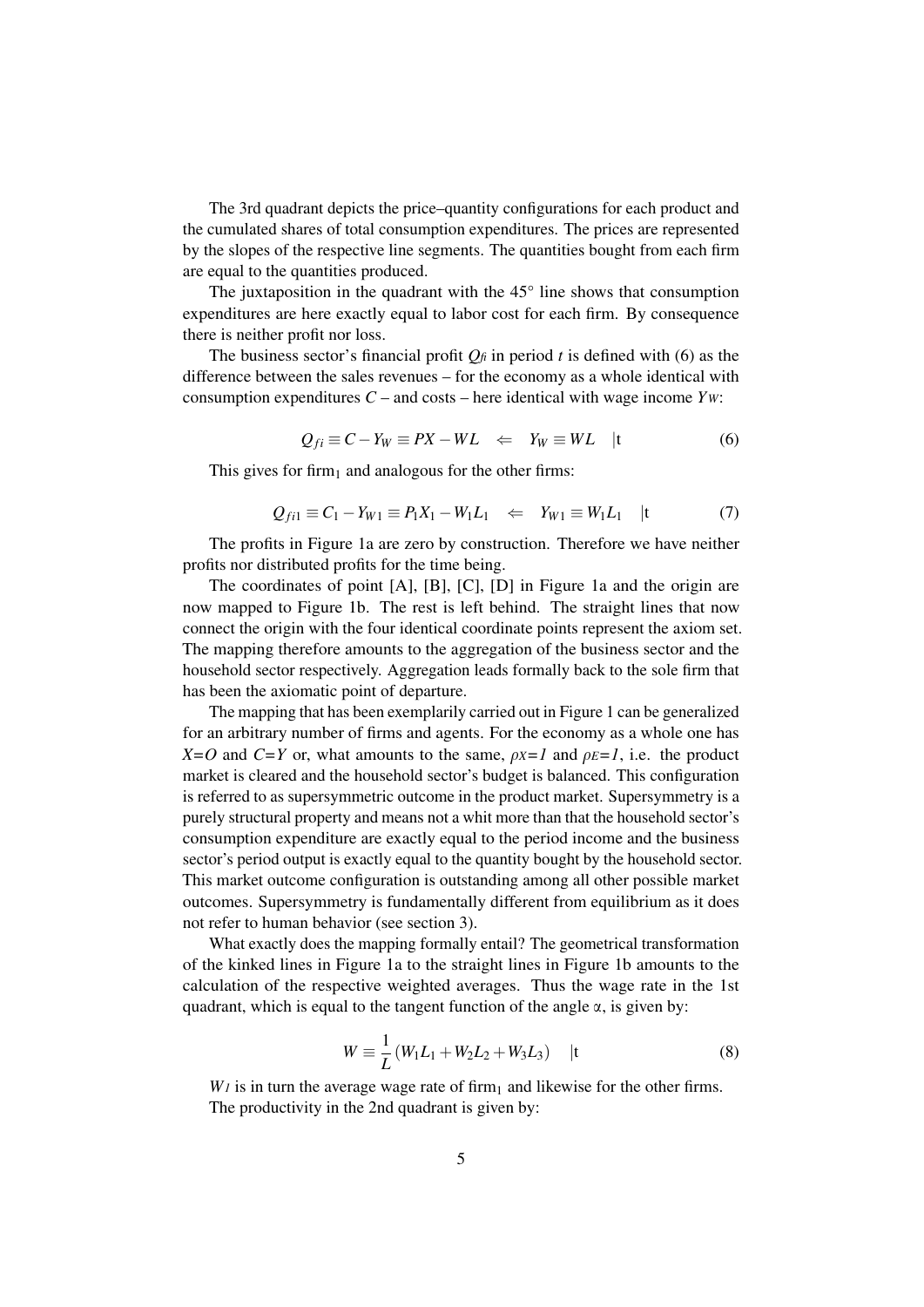$$
R \equiv \frac{1}{L} (R_1 L_1 + R_2 L_2 + R_3 L_3) \quad |t \tag{9}
$$

The productivity  $R$  is a composite of productivities with diverse dimensions and it is not clear from the outset whether this average, which is geometrically at any time feasible, is economically meaningful.

Finally, the price in the 3rd quadrant is given by:

$$
P = \frac{1}{X} (P_1 X_1 + P_2 X_2 + P_3 X_3) \quad |t \tag{10}
$$

The composite quantity  $X$  is made up of quantities with quite different dimensions, e.g. number of cars, liters of milk, and square meters of carpet:

$$
X \equiv X_1 + X_2 + X_3 \quad |t \tag{11}
$$

Recalling the saying that it makes no sense to count together apples and oranges the first thing to consider is that it is by no means self-evident that apples can be counted together in the first place:

... from a strict utilitarian point of view, there is no such thing as a generic commodity. To every individual qua individual, each apple is different . . . the self-identity of the commodity, which is the necessary prerequisite of its basis as a cardinal number, is not at all psychologically present. (Mirowski, 1986, p. 205)

That apples may be counted together requires an abstraction with a more or less arbitrary bundling of physical characteristics. Thus, when we are not interested in apples and oranges as such but only in the category fruit there is no objection against lumping together a kilo of each and carrying home two kilos of fruit. In the same manner we can intelligibly speak of a zoo that is inhabited by nine mammals counting together four elephants, three dolphins and two bumblebee bats. Hence, when we introduce the abstract term *unit of output* we can sum up the heterogeneous specific units of *X1*, *X2*, and *X3*. This abstraction makes it possible to calculate the price *P* of Figure 1b as a correspondence of the prices of Figure 1a. Care has to be taken, however, of what this operation entails.

In Figure 2 the line segment  $(X<sub>l</sub>)$  is the result of a straightforward addition of output quantities with diverse dimensions as in (11). Let us assume now that an abstract unit of output has been defined as a unique measuring rod and that all output quantities are expressed in this new standard unit. Measured in this unit the composite output is now  $(X_2)$ . In real terms nothing changes. The change in the unit of measurement, though, affects both productivity and price. The price goes up and the productivity goes down compared to the initial situation. The salient point, though, is that the these variations are geometrically related as follows: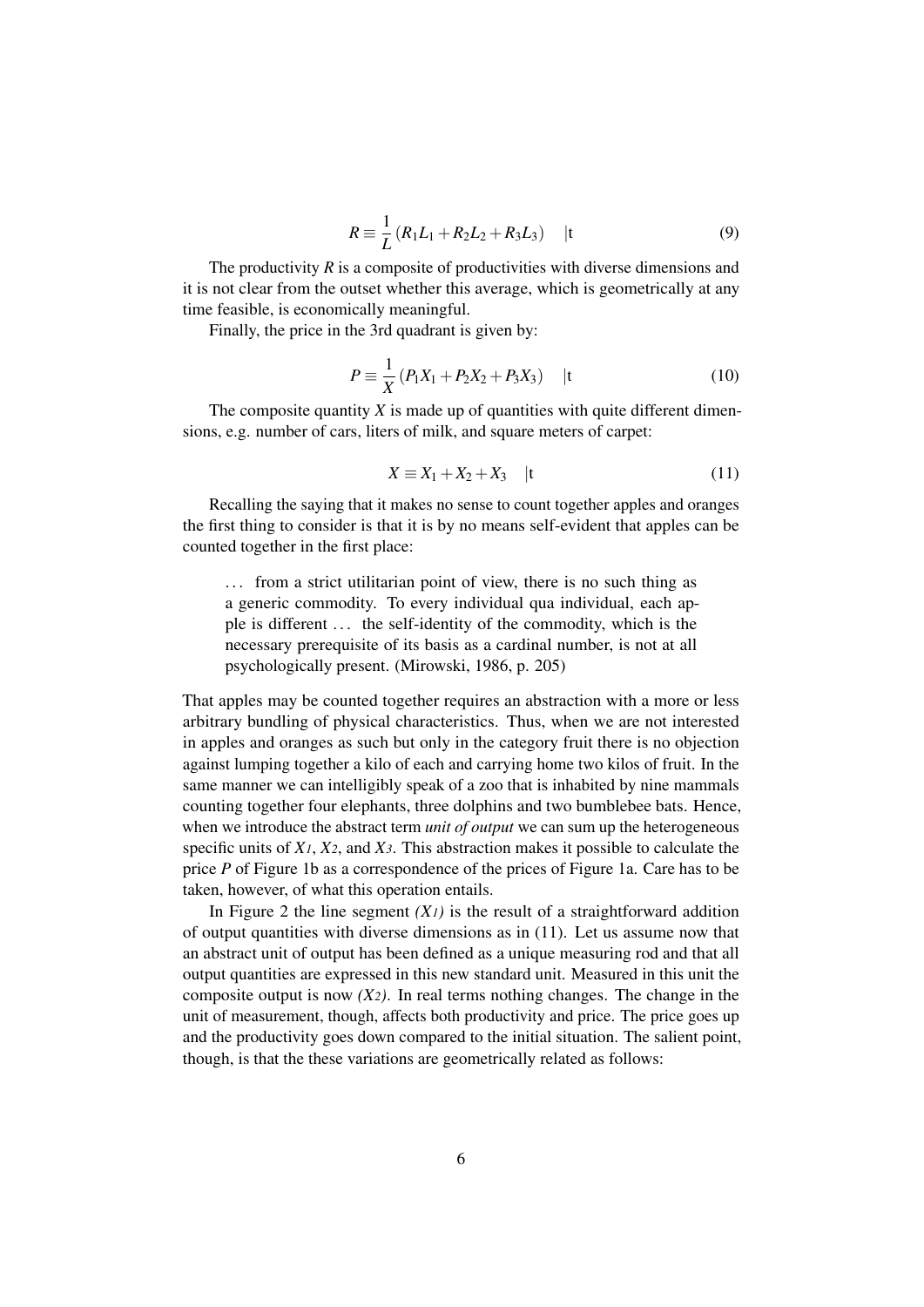

Figure 2: The product of price and productivity is invariant to changes of the unit of measurement

$$
P_1 = \frac{(E)}{(X_1)} \quad R_1 = \frac{(X_1)}{(F)} \quad \Rightarrow \quad P_1 R_1 = \frac{(E)}{(F)}
$$
  

$$
P_2 = \frac{(E)}{(X_2)} \quad R_2 = \frac{(X_2)}{(F)} \quad \Rightarrow \quad P_2 R_2 = \frac{(E)}{(F)}
$$
 (12)

Changes of the unit of measurement do not affect the *product* of price and productivity. The variable that gives rise to the question of proper measurement simply cancels out. Whenever both variables are used in conjunction it is of no import whether we add up heterogeneous or standardized output dimensions. As it happens this is mostly the case. As an example (7) can be rewritten as:

$$
Q_{fil} \equiv P_1 X_1 - W_1 L_1 \equiv P_1 R_1 L_1 \left( 1 - \frac{W_1}{P_1 R_1} \right) \quad \text{if} \quad \rho_{X1} = 1 \quad |t \tag{13}
$$

The profit of firm<sub>1</sub> in no way depends on the measurement of output units, despite the fact that both productivity and price vary with the chosen dimension of output. The crucial determinant of profit is the factor cost ratio  $\rho F = W/PR$  which is unit-free, i.e. a rational number. For each firm the factor cost ratio is unity, given the conditions enumerated in the foregoing. For the economy as a whole as given by the axioms the factor cost ratio is unity, too.

In sum: qualitative aggregation entails that for any microeconomic state in period *t* there exists a correspondence that is formally represented by the first three axioms.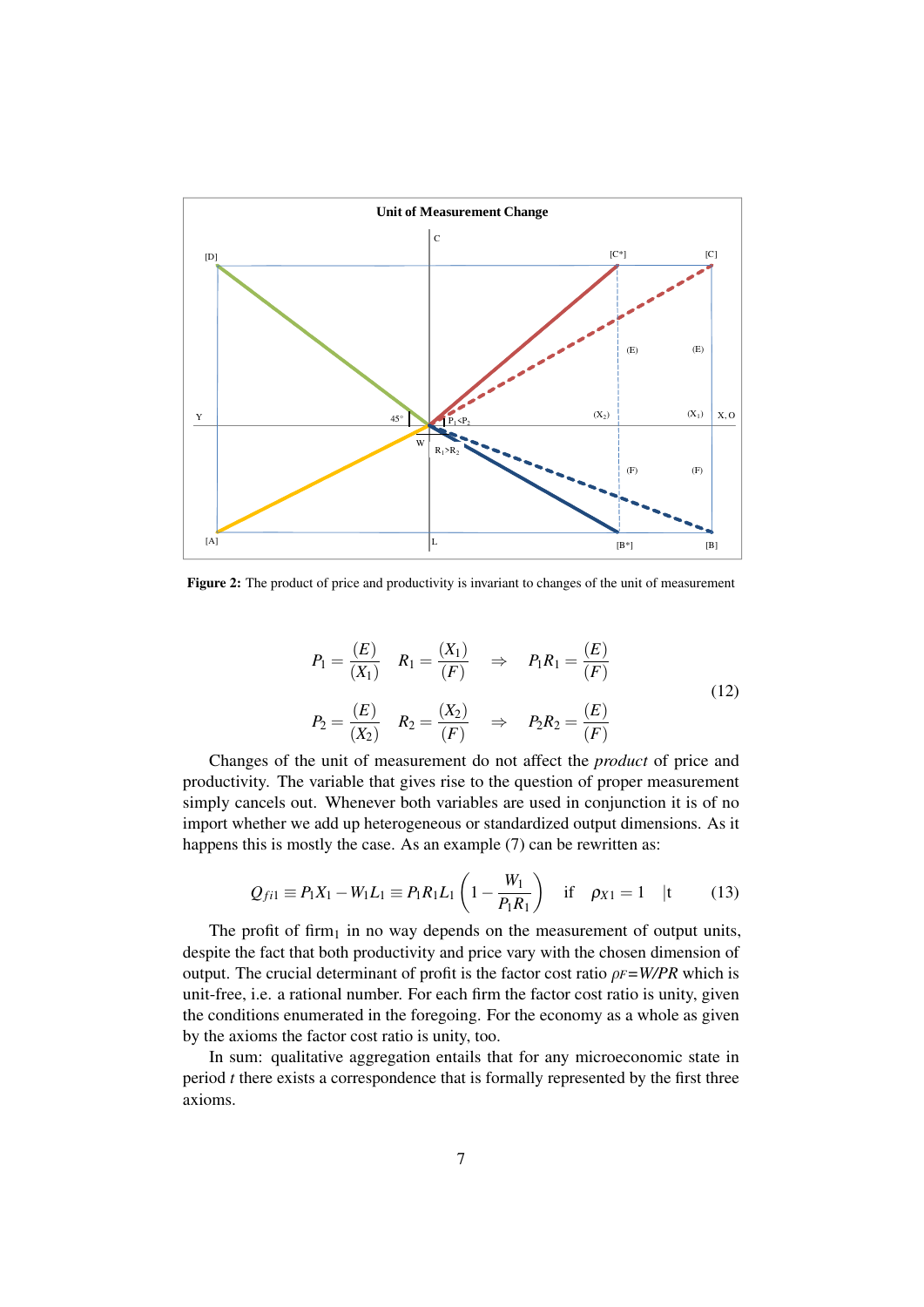#### 3 Behavioral equilibrium as a limiting case

Equilibrium is the pivotal conception in standard economics. It means, though, quite different things to different people. Weintraub (1991, p. 99-112) explored its varying images and definitions as an instant of a Wittgensteinian language game.<sup>1</sup> Equilibrium may be regarded as a formal construct or a feature of the real world. The realists's critique of the mathematical conception is mostly in the spirit, if not always in the strong words, of Clower:

An intellectually respectable answer should consist of something more than tired clichés; observable economic events derive ultimately not from unspecified coordinating mechanisms, whether invisible hands, price systems, or neowalrasian "auctioneers", but . . . from definable actions of real people. (Clower, 1994, p. 806), see also (Chick and Dow, 2001)

The notion of equilibrium invokes a plethora of images: center of gravitation, natural state of rest, balance of opposing forces, best-of-all-worlds, mutual compatibility of individual plans, end of exchanges and readjustments, solution of a model, fixed point, attractor, entropy maximum, and, yes, justice<sup>2</sup> (Freeman, 2007). The crucial point, though, is the identification of equilibrium with reality:

The partition of the nonnegative price-quantity space into equilibrium and disequilibrium points fosters a separation of interest, for nothing can really be said about most of the possible price–quantity configurations whatsoever, except that those pairs will not ever be wanted, desired, or observed. They stand outside analysis, outside economics, outside language. Equilibrium is real, for it is potentially observable. (Weintraub, 1991, p. 144)3 4

<sup>&</sup>lt;sup>1</sup> "The currently prevailing pattern of economic theorizing exhibits the following three characteristics: (1) a syncopated style of argument fluctuating back and forth between literary and symbolic modes of expression, (2) naive translation, or the loose paraphrasing of formulae into sentences, and (3) loose verbal reasoning for certain aspects of theoretical argumentation where explicit symbolic formulation is lacking." (Dennis, 1982, p. 698)

<sup>&</sup>lt;sup>2</sup> "Commodities exchange  $\dots$  in proportion to the quantities of labour which have been expended to produce them: this is the law of value which Ricardo formulated, a law of equilibrium and justice." (Halévy, 1960, p. 343)

<sup>&</sup>lt;sup>3</sup> "So far as this limited sense of equilibrium is concerned it is true that we assume the economic system to be always in equilibrium. Nor is it unreasonable to do so. There is a sense in which current supplies and current demands are always equated in competitive conditions. Stocks may indeed be left in the shops unsold; but they are unsold because people prefer to take the chance of being able to sell them at a future date rather than cut prices in order to sell them now. . . . In this (analytically important) sense the economic system. . . . can be taken to be always in equilibrium." (Hicks, 1939, p. 131)

<sup>&</sup>lt;sup>4</sup> "The second possibility is *to define* equilibrium in such a way that it is always present. Of course it is possible to do this; any outcome can be considered an equilibrium in the sense that agents do what they do instead of doing something else. But such a treatment does not get us very far; the study of what happens when the optimizing plans of different agents are not compatible simply gets renamed as a study of moving equilibria rather than of disequilibrium." (Fisher, 1983, p. 7), original emphasis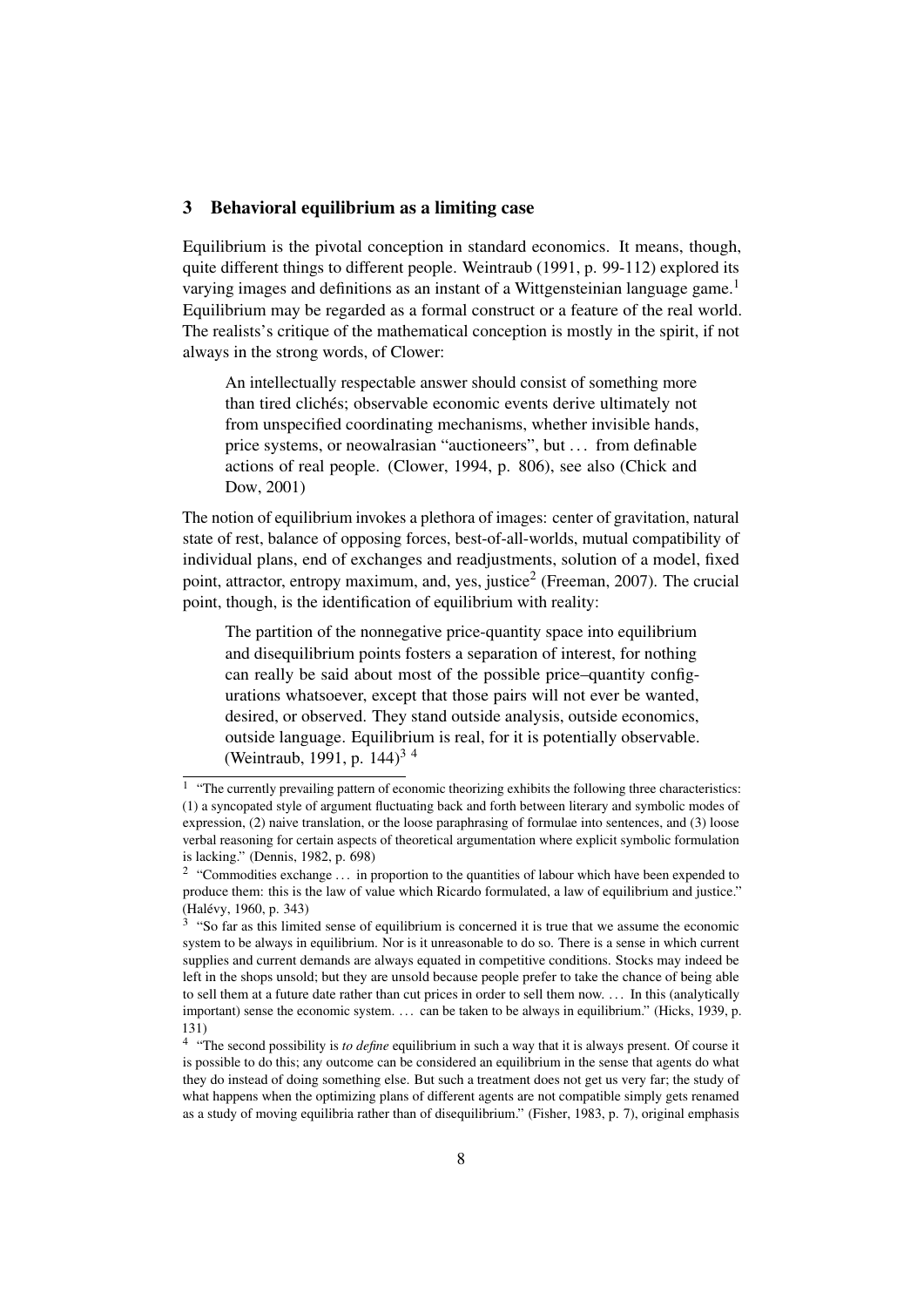It deserves mention that no equilibrium has ever been observed. The comparison with the classical view provides a paradigmatic instance of the fact that formal progress is perfectly reconcilable with conceptual regress (Woo, 1986, pp. 79-96), (McCloskey, 1994, 133-145). The classical stance was distinctly evolutionary:

One of the conditions oftenest dropped, when what would otherwise be a true proposition is employed as a premise for proving others, is the condition of time. It is a principle of political economy that prices, profits, wages &c. "always find their level;" but this is often interpreted as if it meant that they are always, or generally, *at* their level; while the truth is, as Coleridge epigrammatically expresses it, that they are always *finding* their level, "which might be taken as a paraphrase or ironical definition of a storm." (Mill, 2006, p. 807), original emphasis

Walras, to be sure, held roughly the same view with regard to general equilibrium:

Walras was aware that economic equilibrium does not occur in reality and that in the latter the conditions of his model are insufficiently satisfied  $\dots$ . His proof of existence – at least the attempt to do so – is purely mathematical, namely, of a unique solution of his system of equations. (Klant, 1988, p. 93)

Equilibrium made its appearance in economics only in the mid-nineteenth century and has undergone extensive revisions in the twentieth century. In this process standard economics 'has lost any claim to having a unique and determinate notion of equilibrium' (Mirowski, 1981, p. 606). In sum: there is a conspicuous lack of good reasons for taking equilibrium as the 'central organizing idea' (Hahn) of theoretical economics.<sup>5</sup> To the contrary:

It is erroneous to posit some equilibrium position – as if it were transcendental, self-subsistent, and commanding – and then consider certain phenomena as disturbances or deviations from it. (Samuels, 1997, p. 78)

The structural axiomatic approach is different from any partial or general equilibrium approach as it does neither refer to human behavior nor to imaginary market forces that move the economy toward a distinct state either simultaneously or in the undefined long run.

This all said, it is now assumed that, given their preferences, all agents are in their Pareto-optimal position with regard to the structure of wage rates and prices in Figure 1a. This marginalistic behavioral equilibrium has the following properties: overall market clearing, i.e.  $\rho x = 1$ , budget balancing, i.e.  $\rho E = 1$ , and zero profit in each firm.

<sup>&</sup>lt;sup>5</sup> "The doctrine that there is as much science in a subject as there is mathematics in it, ..., rests on a complete misunderstanding." (Popper 1983, quoted in Redman, 1993, p. 105)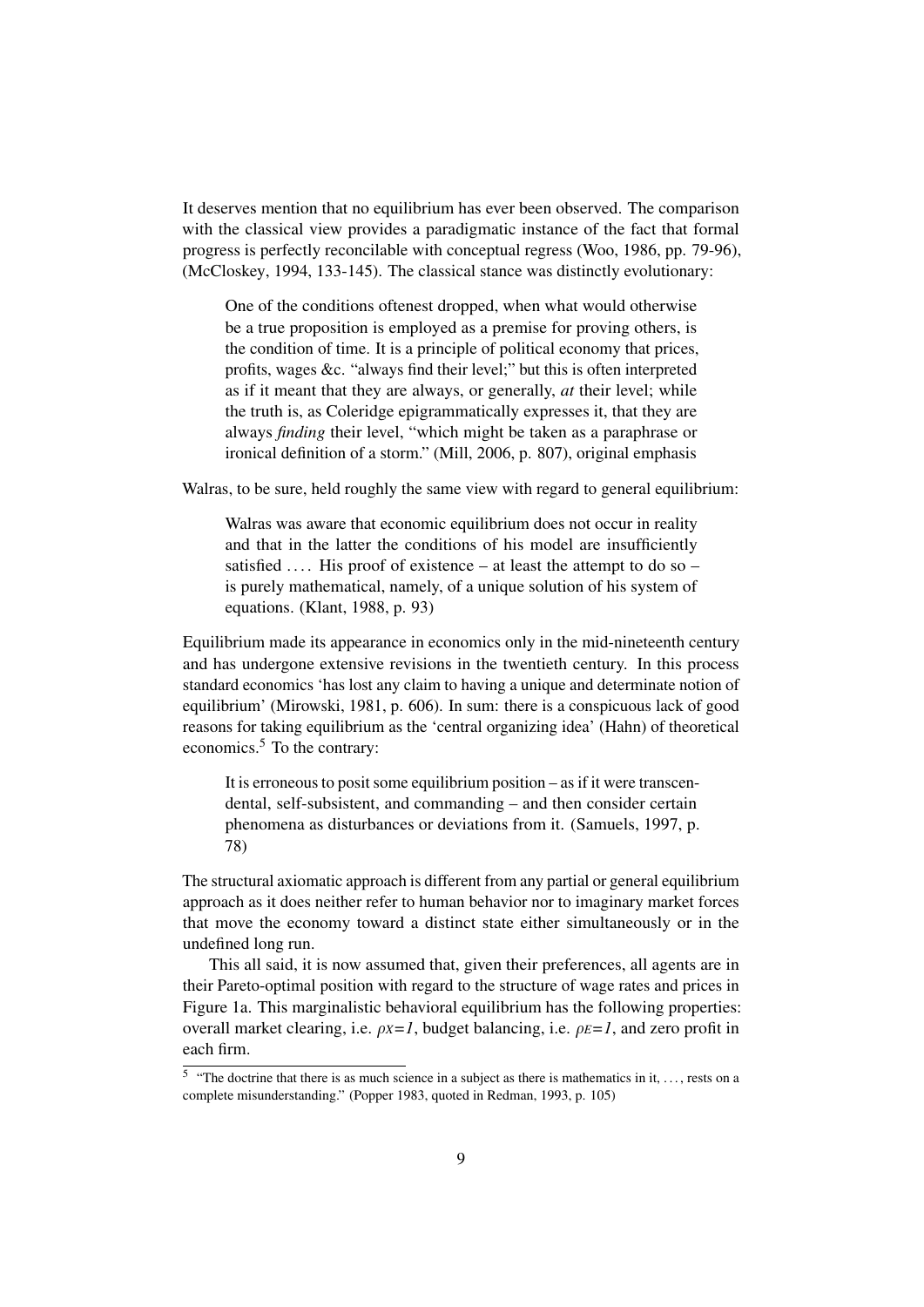

Figure 3: Relation between the demand–supply schedules and the 3rd axiom

The coordinates of the points [A], [B], [C], [D] in Figure 1b are identical with those in Figure 1a. This implies that the complex conditions of the marginalistic behavioral equilibrium can be mapped onto the geometrical representation of the first three axioms. There is a loss of detailed information but this is not necessarily a disadvantage because for many theoretical questions theses details are not of interest. In these cases the detailed structure of the marginalistic behavioral equilibrium is implicitly present in the structural axiom set and remains in the background. The geometric relation between the familiar demand–supply schedules of the product market and the 3rd axiom is visualized in detail in Figure 3.

The correspondence holds also when the agents are *not* in their marginalistic behavioral equilibrium given their preferences and the structure of wage rates and prices. *All* microeconomic states can be mapped onto the first three axioms. This has important consequences for the relation between the structure-centric axiomatic analysis and the behavior-centric standard analysis. The pairing of structural supersymmetry and marginalistic behavioral equilibrium demonstrates that the former is an objective conception that does not exclude the latter but, by the same token, is by no means restricted to it. Seen from the structural axiomatic perspective a marginalistic general equilibrium is a limiting case. Aggregation amounts to a surjection of the microeconomic details onto the axiom set that is perfectly neutral with regard behavioral assumptions which purportedly explain how the microeconomic state came to pass. This mapping is always feasible regardless of whether the explanation of the microeconomic state is true or false.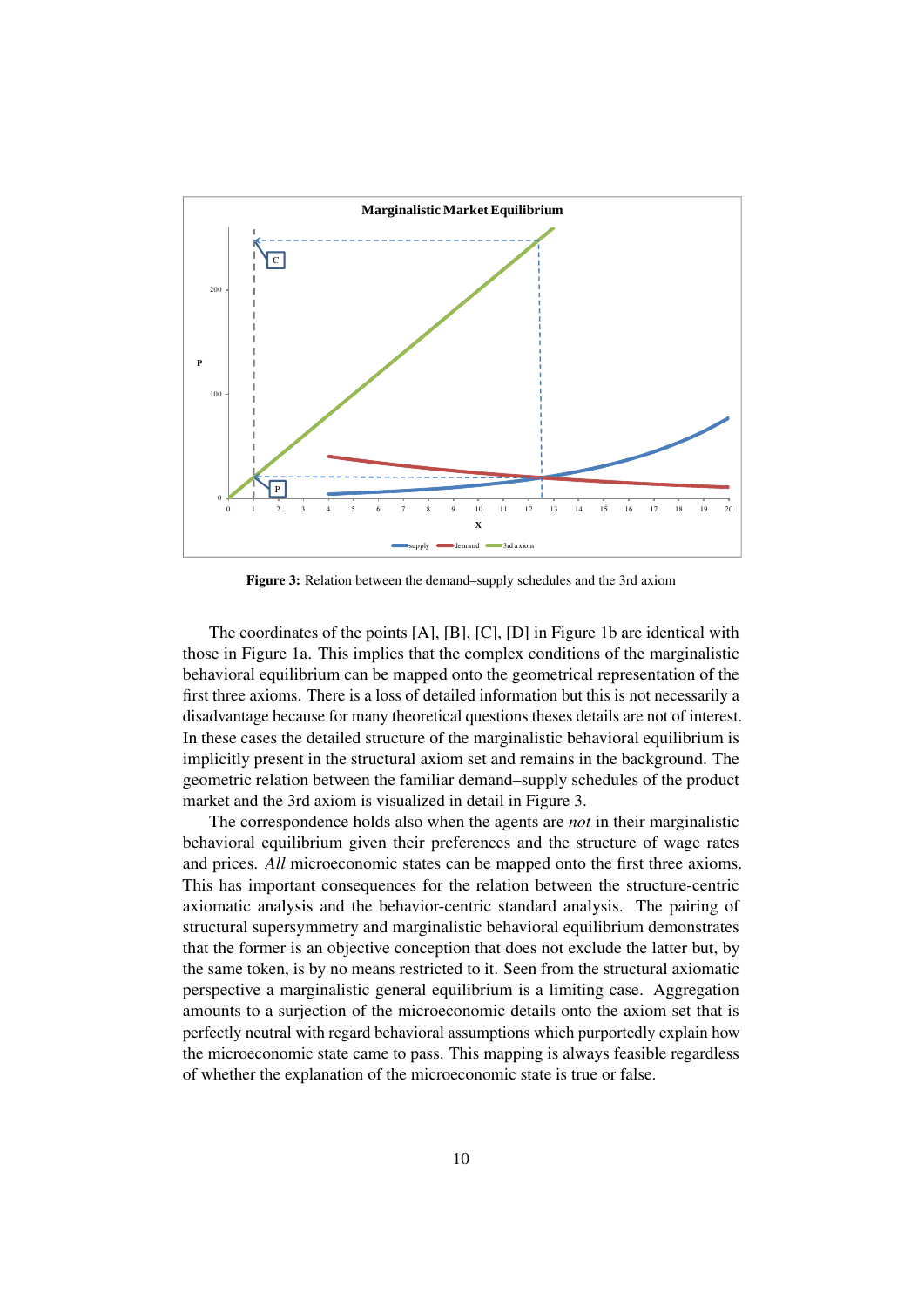Now, marginalistic behavioral equilibrium comes in two temporal forms. Simultaneity is the standard form and it plainly has no counterpart in reality. However, simultaneous behavioral equilibrium may be reinterpreted as an one-period equilibrium with a conveniently chosen period length. The second temporal form has been originally developed by Hicks:

By using the week, we become able to treat a process of change as consisting of a series of temporary equilibria; this enables us still to use equilibrium analysis in the dynamic field. (Hicks, 1939, p. 127)

Hicks's conception has a family resemblance with the structural axiomatic period analysis. It is clearly but one possible interpretation of general equilibrium and not the most popular anyway. The fundamental crux of any interpretation is, of course, the incongruity of the notion of simultaneity and the notion of a finite period length, that is, the conceptualization of time:

The notion of time is so primitive and basic an element in man's experience that its neglect by much economic theory constitutes an incredible puzzle. This puzzle is attributable, perhaps, to the almost irresistible lure of formalism – particularly one that cannot adequately handle time. (Rizzo, 1979, p. 1)

#### 4 Temporal aggregation

Aggregation is also about the formal relations between the values of the variables of the axiom set over an arbitrary number of periods and the resulting values for all periods taken together. Just in the same manner as in section 2 the differentiated geometrical representation of a given number of periods – instead of a given number of firms – can be mapped onto the elementary geometrical representation of the axioms that relate now to a longer period. Figure 4 shows the development over three periods (again without distributed profits).

The slopes of the respective line segments in the quadrants 1 to 3 represent the wage rate *W*, productivity *R* and price *P* for each period. In the first – innermost – period consumption expenditures *C* are greater than total income *Y* and the quantity bought  $X$  is greater than output  $O$ , i.e. the household and the business sector draw on existing stocks of money and products which have been here left out of the picture (for details see 2011b). Asymmetry prevails, just as in the real world. The differences of the flow magnitudes are represented by the line segments between the arrows on the horizontal and vertical axis. In period<sub>2</sub> total income exceeds consumption expenditures and output is greater than the quantity bought. In period<sub>3</sub> consumption expenditures are again greater than income but output and quantity bought are equal, i.e.  $\rho x = 1$  and  $\rho E \neq 1$ .

The coordinates of the points [A], [B], [C], [D] are the endpoints of the development over three periods. Since for each period the new origin is given by the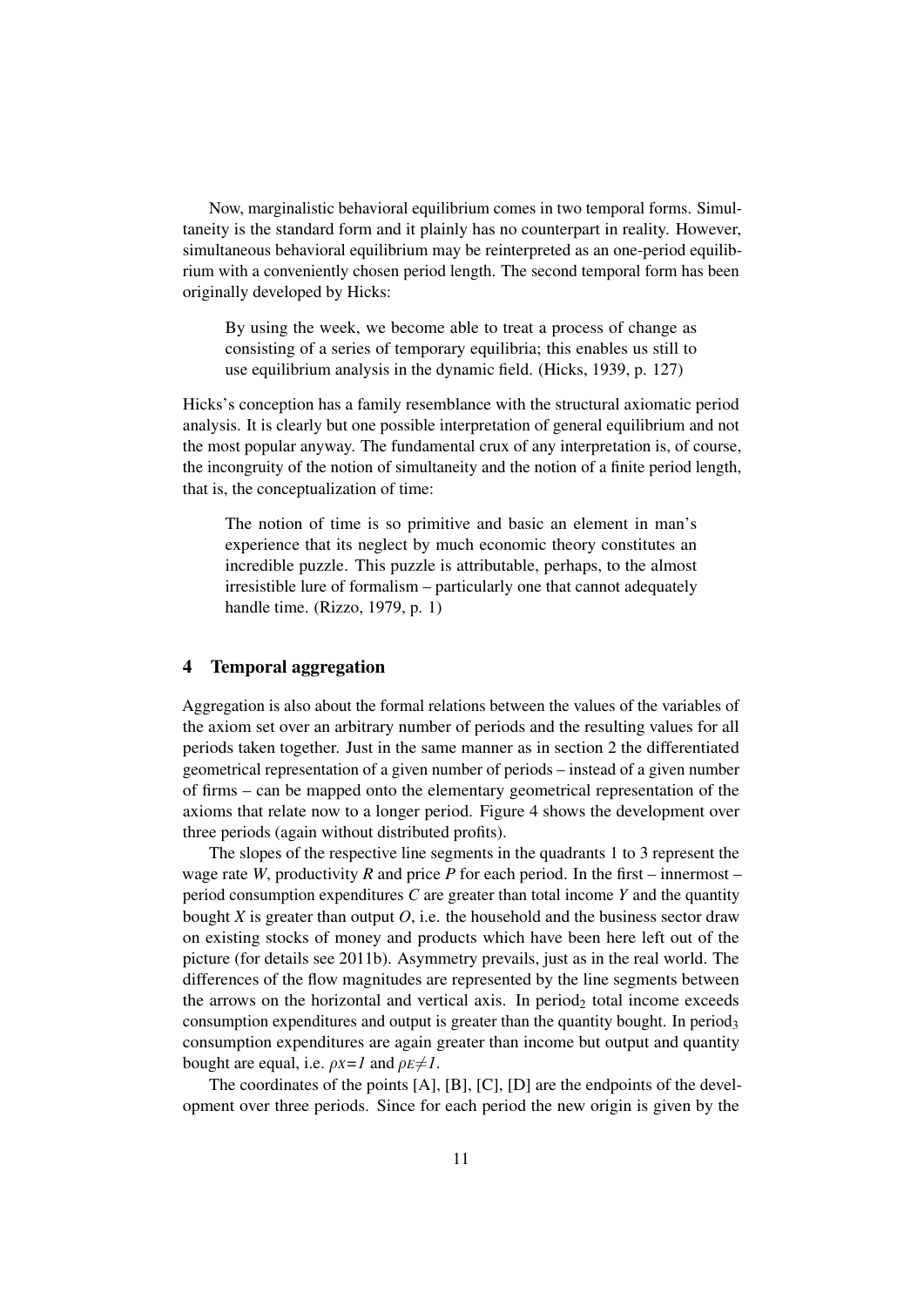

Figure 4: Aggregation of three asymmetric periods with supersymmetry for all periods taken together

endpoint of the previous period the three periods *t1*, *t2*, *t3* can be geometrically added up to one longer period *t* with identical end coordinates [A], [B], [C], [D]. The diverse line segments in each quadrant lead to the same end points as the respective straight lines. This implies that the actual conditions in each period can be mapped onto the geometrical representation of the first three axioms that now refer to the longer period *t*. The geometrical summation over three periods results in this special case in supersymmetry for the longer period. Hence saving and dissaving as well as the increase and decrease of the stock of products cancel out over the longer time span. The question of how this outcome comes about is left open here.

The equations that perform the mapping are the same as in section 2 with the difference that the output is here taken as homogeneous over all periods. So when we start with the Hicksean week as shortest meaningful period length we can map the 52 detailed weekly representations onto the axiom set that relates to a year and then map ten of them onto that of a decennium. The graphics always look the same but for the scales on the axes. This holds for each discrete period length. There is, again, a loss of detailed information about each single period but this is not a disadvantage when a bird's eye view is needed. There is a consistent sequence of periods between the short and the long run that is summed up by mapping.

By their respective endpoints the shorter periods are truly preserved as these endpoints are the starting points for the next step in the development of the economy. The first property to emphasize is that the geometrical representation of the axiom set is self-similar over time. If we could draw an analogue to Figure 4 from the beginning to the end of the economy it would inevitably turn out to be supersym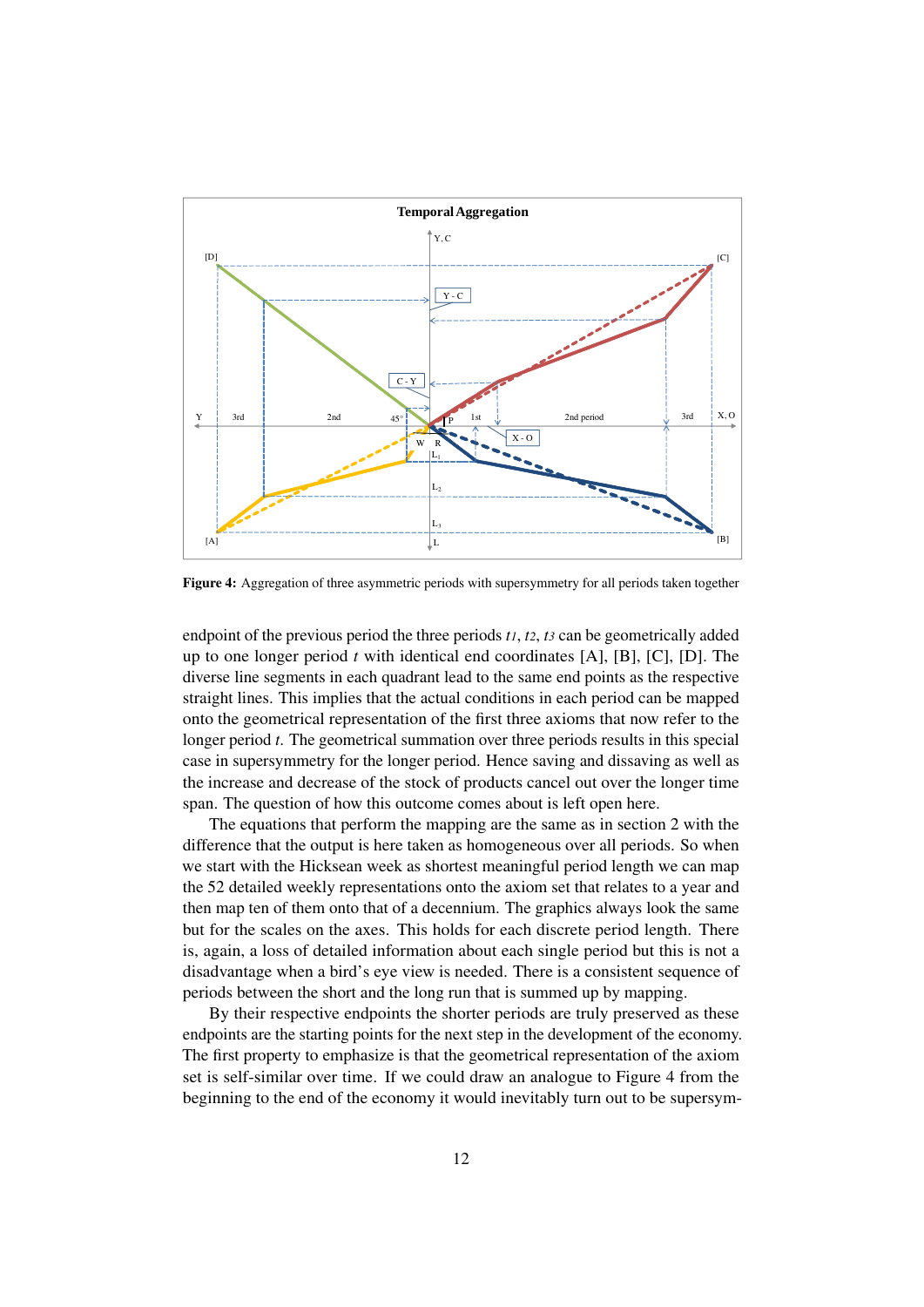metric. The second important property is that it is possible to employ Figure 1a in each period of Figure 4. That means that temporal aggregation implies qualitative aggregation.

It is, in principle, possible to shrink the period to an infinitesimal length and thus to perform the formal transition to a continuous analysis. This, indeed, is a quite separate line of inquiry that is not pursued further here.

Temporal aggregation is about the formal relations between the values of the variables of the axiom set for an arbitrary number of periods and the resulting values for all periods taken together. The axiom set has the property that its geometric representation is self-similar over time, and that means, that it is independent of the chosen period length. Qualitative and temporal aggregation entails that the elementary axiom set is applicable independently of the underlying microeconomic details and independently of the chosen period length.

# 5 Conclusions

The two main results of the structural axiomatic analysis are:

- Qualitative aggregation entails that for any microeconomic state in period *t* there exists a correspondence that is formally represented by the first three structural axioms.
- Temporal aggregation entails that the structural axiom set is applicable independently of the underlying microeconomic details and independently of the chosen period length.

The structural axiom set is self-similar with regard to the differentiation of the household- and business sector as well as to the sequencing of time.

# **References**

- Arrow, K. J., and Hahn, F. H. (1991). *General Competive Analysis*. Amsterdam, New York, NY, etc.: North-Holland.
- Chick, V., and Dow, S. (2001). Formalism, Logic and Reality: a Keynesian Analysis. *Cambridge Journal of Economics*, 25: 705–721.
- Clower, R. W. (1994). Economics as an Inductive Science. *Southern Economic Journal*, 60(4): 805–814.
- Dennis, K. (1982). Economic Theory and the Problem of Translation (I). *Journal of Economic Issues*, 16(3): 691–712. URL http://www.jstor.org/stable/4225211.
- Fisher, F. M. (1983). *Disequilibrium Foundations of Equilibrium Economics*. Cambridge, New York, NY, etc.: Cambridge University Press.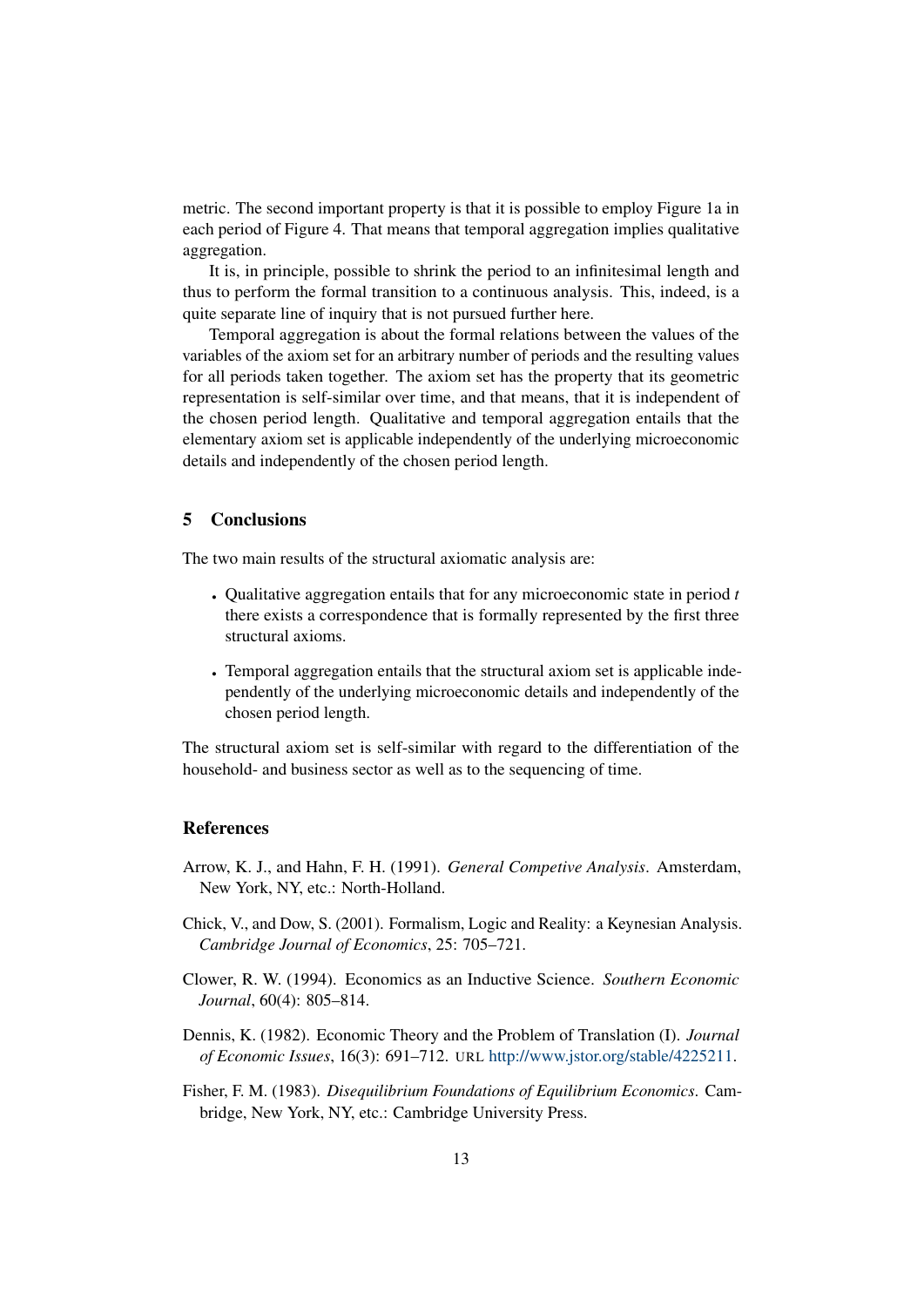- Freeman, A. (2007). Heavens Above: What Equilibrium Means for Economics. In V. Mosini (Ed.), *Equilibrium in Economics*, pages 240–260. London, New York, NY: Routledge.
- Hahn, F. (1984). *Equilibrium and Macroeconomics*. Cambridge, MA: MIT Press.
- Halévy, E. (1960). *The Growth of Philosophic Radicalism*. Boston, MA: Beacon Press.
- Hicks, J. R. (1939). *Value and Capital*. Oxford: Clarendon Press, 2nd edition.
- Kakarot-Handtke, E. (2011a). Keynes's Missing Axioms. *SSRN Working Paper Series*, pages 1–29. URL http://ssrn.com/abstract=1841408.
- Kakarot-Handtke, E. (2011b). Primary and Secondary Markets. *SSRN Working Paper Series*, pages 1–26. URL http://ssrn.com/abstract=1917012.
- Kakarot-Handtke, E. (2011c). Properties of an Economy Without Human Beings. *SSRN Working Paper Series*, pages 1–23. URL http://ssrn.com/abstract=1863788.
- Kakarot-Handtke, E. (2011d). The Pure Logic of Value, Profit, Interest. *SSRN Working Paper Series*, pages 1–21. URL http://ssrn.com/abstract=1838203.
- Klant, J. J. (1988). The Natural Order. In N. de Marchi (Ed.), *The Popperian Legacy in Economics*, pages 87–117. Cambridge: Cambridge University Press.
- McCloskey, D. N. (1994). *Knowledge and Persuation in Economics*. Cambridge: Cambridge University Press.
- Mill, J. S. (2006). *A System of Logic Ratiocinative and Inductive. Being a Connected View of the Principles of Evidence and the Methods of Scientific Investigation*, volume 8 of *Collected Works of John Stuart Mill*. Indianapolis, IN: Liberty Fund. (1843).
- Mirowski, P. (1981). Is There a Mathematical Neoinstitutional Economics? *Journal of Economic Issues*, 15(3): 593–613. ISSN 00213624. URL http://www.jstor.org/ stable/4225064.
- Mirowski, P. (1986). Mathematical Formalism and Economic Explanation. In P. Mirowski (Ed.), *The Reconstruction of Economic Theory*, pages 179–240. Boston, MA, Dordrecht, Lancaster: Kluwer-Nijhoff.
- Redman, D. A. (1993). *Economics and the Philosophy of Science*. New York, NY, Oxford: Oxford University Press.
- Rizzo, M. J. (1979). Disequilibrium and All That: An Introductory Essay. In M. J. Rizzo (Ed.), *Time, Uncertainty, and Disequilibrium*, pages 1–18. Lexington, MA, Toronto: Lexington Books.